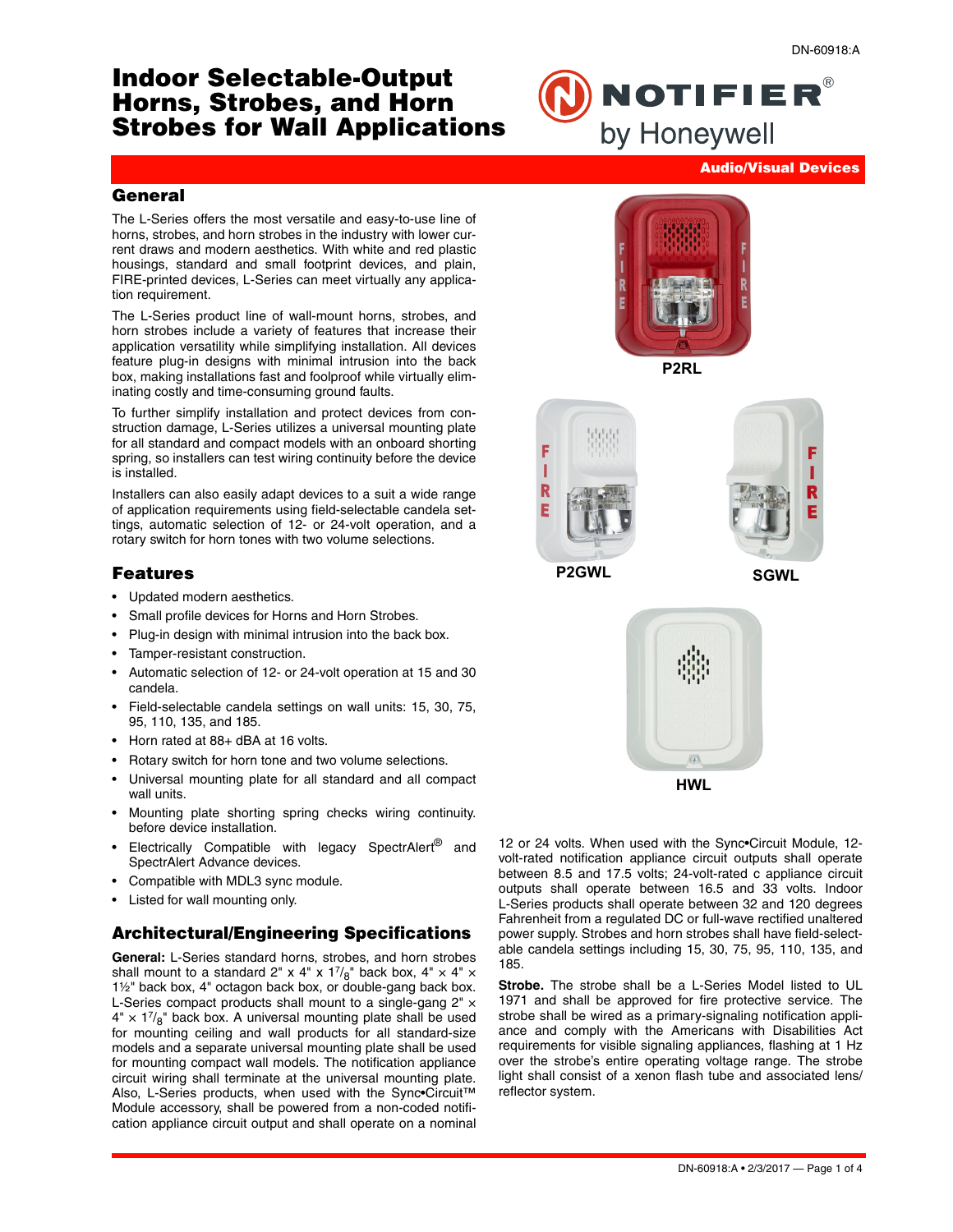**Horn Strobe Combination.** The horn strobe shall be a L-Series Model listed to UL 1971 and UL 464 and shall be approved for fire protective service. The horn strobe shall be wired as a primary-signaling notification appliance and comply with the Americans with Disabilities Act requirements for visible signaling appliances, flashing at 1 Hz over the strobe's entire operating voltage range. The strobe light shall consist of a xenon flash tube and associated lens/reflector system. The horn shall have two audibility options and an option to switch between a temporal three pattern and a non-temporal (continuous) pattern. These options are set by a multiple position switch. The horn on horn strobe models shall operate on a coded or non-coded power supply.

**Synchronization Module.** The module shall be a Sync•Circuit model MDL3 listed to UL 464 and shall be approved for fire protective service. The module shall synchronize SpectrAlert strobes at 1 Hz and horns at temporal three. Also, while operating the strobes, the module shall silence the horns on horn strobe models over a single pair of wires. The module shall mount to a  $4^{11}/_6" \times 4^{11}/_{16}" \times 2^1/_8"$  back box. The module shall also control two Style Y (class B) circuits or one Style Z (class A) circuit. The module shall synchronize multiple zones. Daisy chaining two or more synchronization modules together will synchronize all the zones they control. The module shall not operate on a coded power supply.

#### *PHYSICAL/ELECTRICAL SPECIFICATIONS*

- **Standard Operating Temperature:** 32°F to 120°F (0°C to 49°C).
- **Humidity Range:** 10 to 93% non-condensing.
- **Strobe Flash Rate:** 1 flash per second.
- **Nominal Voltage:** Regulated 12 DC or regulated 24 DC/  $FWR<sup>1</sup>$  (full wave rectified).
- **Operating Voltage Range**2**:** 8 to 17.5 V (12 V nominal) or 16 to 33 V (24 V nominal).
- **Operating Voltage Range:** MDL3 Sync Module 8.5 to 17.5 V (12 V nominal) or 16.5 to 33 V (24 V nominal).
- **Input Terminal Wire Gauge:** 12 to 18 AWG.
- **Wall-Mount Dimensions (including lens):** 5.6" L × 4.7" W  $\times$  1.25" D (143 mm L  $\times$  119 mm W  $\times$  32 mm D).
- **Compact Wall-Mount Dimensions (including lens):** 5.26" L x 3.46" W x 1.93" D (133 mm L x 88 mm W x 49 mm D).
- **Horn Dimensions:** 5.6" L × 4.7" W × 1.25" D (143 mm L × 119 mm  $W \times 32$  mm D).
- **Compact Horn Dimensions:** 5.25" L x 3.45" W x 1.25" D (133mm L x 88mm W x 32mm D).

#### Notes:

1. Full Wave Rectified (FWR) voltage is a non-regulated, timevarying power source that is used on some power supply and panel outputs.

2. P, S, PC, and SC products will operate at 12 V nominal only for 15 cd and 30 cd.

# **L-Series Drawings**

**Compact Horn**















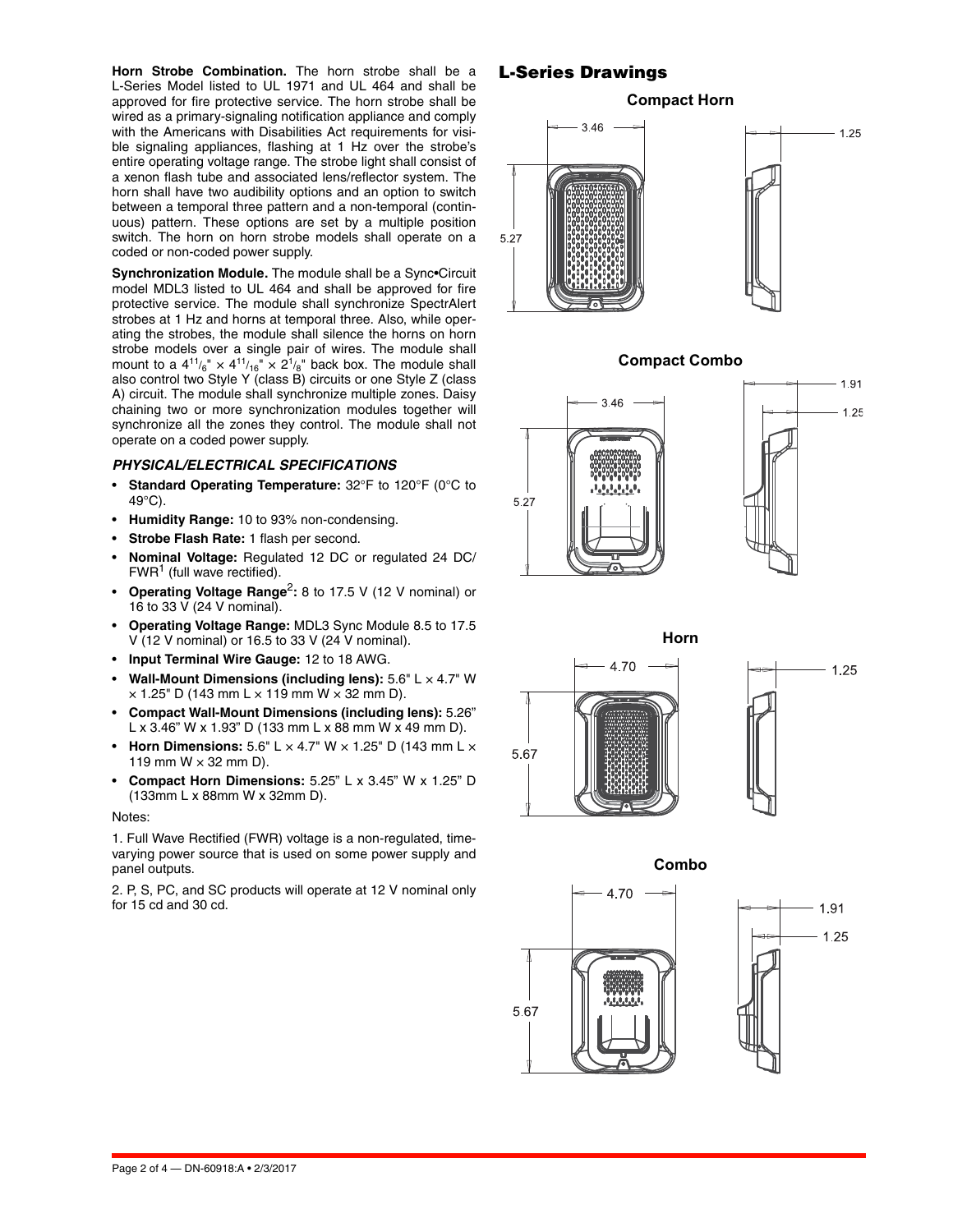# **UL Current Draw Data**

### *UL MAX. STROBE CURRENT DRAW (MA RMS)*

|         | $8-17.5$<br>Volts | <b>16-33 Volts</b> |            |  |  |  |
|---------|-------------------|--------------------|------------|--|--|--|
| Candela | DC                | DC                 | <b>FWR</b> |  |  |  |
| 15      | 88                | 43                 | 60         |  |  |  |
| 30      | 143               | 63                 | 83         |  |  |  |
| 75      | N/A               | 107                | 136        |  |  |  |
| 95      | N/A               | 121                | 155        |  |  |  |
| 110     | N/A               | 148                | 179        |  |  |  |
| 135     | N/A               | 172                | 209        |  |  |  |
| 185     | N/A               | 222                | 257        |  |  |  |

# *UL MAX. HORN CURRENT DRAW (MA RMS)*

|                      |      | $8 - 17.5$<br><b>Volts</b> | <b>16-33 Volts</b> |            |  |
|----------------------|------|----------------------------|--------------------|------------|--|
| <b>Sound Pattern</b> | dB   | DC                         | DC                 | <b>FWR</b> |  |
| Temporal             | High | 39                         | 44                 | 54         |  |
| Temporal             | Low  | 28                         | 32                 | 54         |  |
| Non-Temporal         | High | 43                         | 47                 | 54         |  |
| Non-Temporal         | Low  | 29                         | 32                 | 54         |  |
| 3.1 KHz Temporal     | High | 39                         | 41                 | 54         |  |
| 3.1 KHz Temporal     | Low  | 29                         | 32                 | 54         |  |
| 3.1 KHz Non-Temporal | High | 42                         | 43                 | 54         |  |
| 3.1 KHz Non-Temporal | Low  | 28                         | 29                 | 54         |  |
| Coded                | High | 43                         | 47                 | 54         |  |
| 3.1 KHz Coded        | High | 42                         | 43                 | 54         |  |

### *UL MAX. CURRENT DRAW (MA RMS), 2-WIRE HORN STROBE, CANDELA RANGE (15-115 CD)*

|                    |          | DC Input:<br>8-17.5 Volts | DC Input:<br><b>16-33 Volts</b> |          |          |          |           |           |           | <b>FWR Input:</b><br><b>16 FWR</b> |          |          |          |           |           |           |
|--------------------|----------|---------------------------|---------------------------------|----------|----------|----------|-----------|-----------|-----------|------------------------------------|----------|----------|----------|-----------|-----------|-----------|
|                    | 15<br>cd | 30<br>cd                  | 15<br>cd                        | 30<br>cd | 75<br>cd | 95<br>cd | 110<br>cd | 135<br>cd | 185<br>cd | 15<br>cd                           | 30<br>cd | 75<br>cd | 95<br>cd | 110<br>cd | 135<br>cd | 185<br>cd |
| EM Temp Hi         | 98       | 158                       | 54                              | 74       | 121      | 142      | 162       | 196       | 245       | 83                                 | 107      | 156      | 177      | 198       | 234       | 287       |
| EM Temp Low        | 93       | 154                       | 44                              | 65       | 111      | 133      | 157       | 184       | 235       | 68                                 | 91       | 145      | 165      | 185       | 223       | 271       |
| <b>EM Cont Hi</b>  | 106      | 166                       | 73                              | 94       | 139      | 160      | 182       | 211       | 262       | 111                                | 135      | 185      | 207      | 230       | 264       | 316       |
| <b>EM Cont Low</b> | 93       | 156                       | 51                              | 71       | 119      | 139      | 162       | 190       | 239       | 79                                 | 104      | 157      | 175      | 197       | 235       | 283       |
| 3.1K Temp Hi       | 93       | 156                       | 53                              | 73       | 119      | 140      | 164       | 190       | 242       | 81                                 | 105      | 155      | 177      | 196       | 234       | 284       |
| 3.1K Temp Low      | 91       | 154                       | 45                              | 66       | 112      | 133      | 160       | 185       | 235       | 68                                 | 90       | 145      | 166      | 186       | 222       | 276       |
| 3.1K Cont Hi       | 99       | 162                       | 69                              | 90       | 135      | 157      | 175       | 208       | 261       | 104                                | 131      | 177      | 204      | 230       | 264       | 326       |
| 3.1k Cont Low      | 93       | 156                       | 52                              | 72       | 119      | 138      | 162       | 192       | 242       | 77                                 | 102      | 156      | 177      | 199       | 234       | 291       |

# *HORN TONES AND SOUND OUTPUT DATA: HORN AND HORN STROBE OUTPUT (DBA)*

|      |                      |      | $8 - 17.5$<br>Volts | <b>16-33 Volts</b> |            |  |
|------|----------------------|------|---------------------|--------------------|------------|--|
| Pos. | <b>Sound Pattern</b> | dB   | DC                  | DC                 | <b>FWR</b> |  |
| 1    | Temporal             | High | 84                  | 89                 | 89         |  |
| 2    | Temporal             | Low  | 75                  | 83                 | 83         |  |
| 3    | Non-Temporal         | High | 85                  | 90                 | 90         |  |
| 4    | Non-Temporal         | Low  | 76                  | 84                 | 84         |  |
| 5    | 3.1 KHz Temporal     | High | 83                  | 88                 | 88         |  |
| 6    | 3.1 KHz Temporal     | Low  | 76                  | 82                 | 82         |  |
| $7+$ | 3.1 KHz Non-Temporal | High | 84                  | 89                 | 89         |  |
| 8†   | 3.1 KHz Non-Temporal | Low  | 77                  | 83                 | 83         |  |
| 9†   | Coded                | High | 85                  | 90                 | 90         |  |
| 10   | 3.1 KHz Coded        | High | 84                  | 89                 | 89         |  |